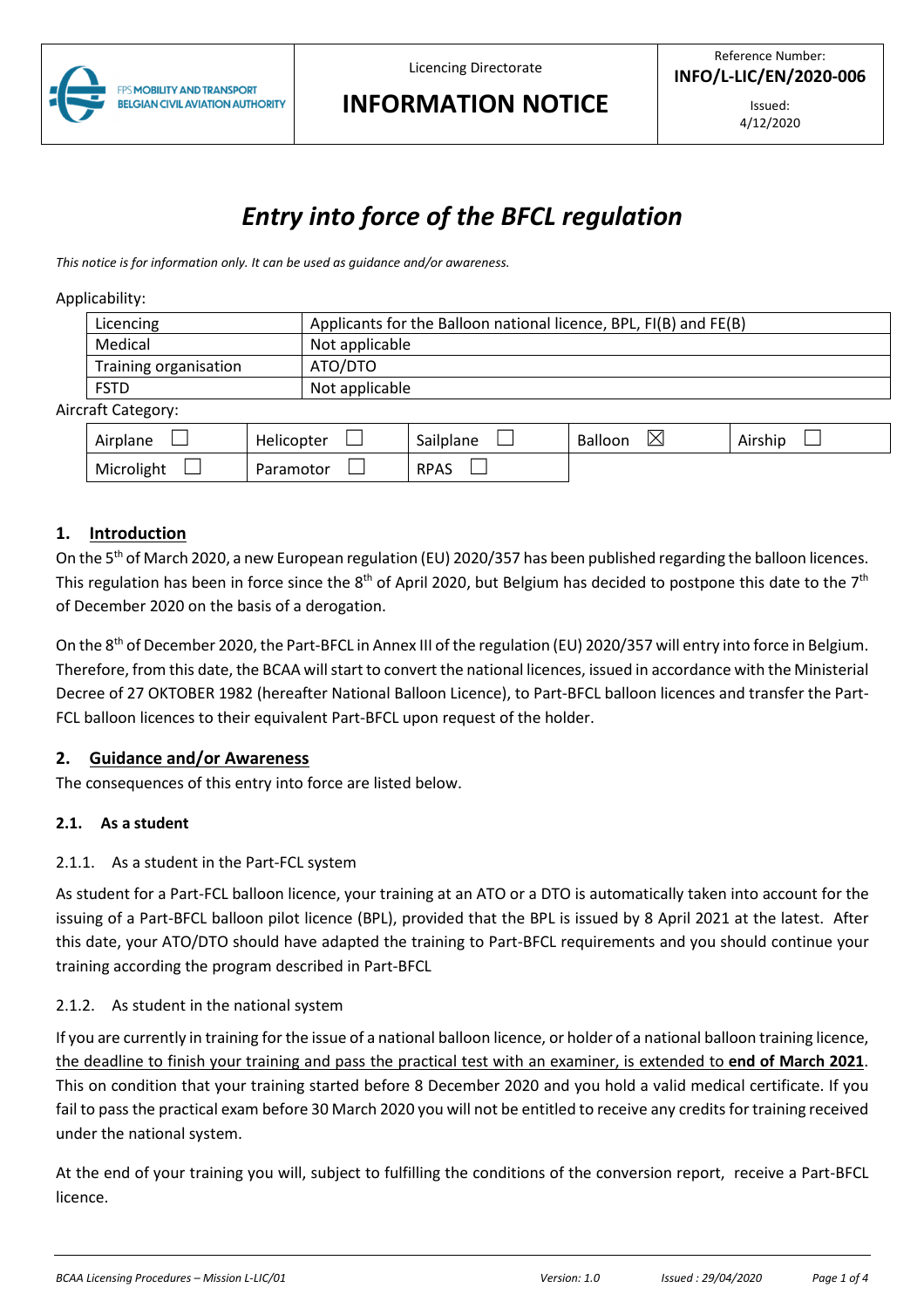## **2.2. As a pilot**

## 2.2.1. As holder of a Part-FCL licence (LAPL(B) and BPL)

After the 8<sup>th</sup> of December 2020, your Part-FCL balloon licence (LAPL(B) and BPL) remains valid. Licences will be automatically transferred to Part-BFCL BPL when reissuing for administrative reasons or upon a request of licence holders. Note that the LAPL(B) no longer exists in Part-BFCL and is transferred to a BPL.

### 2.2.2. As holder of a valid national balloon pilot licence

Your existing national BPL is going to be converted in the corresponding Part-BFCL BPL, based on a conversion report. This report contains the conditions that must be fulfilled to convert your National balloon licence. The existing privileges and additional ratings are transferred on the new licence. The conversion is initiated by the BCAA only upon request of the holder, through the conversion request form, before the 8<sup>th</sup> of April 2021.

#### 2.2.3. As holder of an expired national balloon licence

If you hold an expired National Balloon Licence you must convert your licence before the 8<sup>th</sup> of April 2021. You will receive a BFCL licence for hot-air balloons limited to class A. After that date your national licence will no longer be converted into a BFCL licence and you will be required to fulfil all the conditions for the issue of a BFCL licence.

#### 2.2.4. In all cases (national and Part-FCL licence holders)

The issue of a Part-BFCL BPL by the BCAA does not exempt the holder from meeting all the additional conditions as described in regulation (EU) 2020/357, in particular the possession of a valid medical certificate and the legal experience requirements to ensure the licence legal validity.

There is no more validity date to exercise the privileges of qualifications and additional ratings of a BPL holder, but a recent experience is requested to exercise these privileges, qualifications and ratings. More information can be founded in the applicable regulation (see § 3 below).

#### *Example:*

*You hold a free balloon national licence with an associated qualification (category "hot air balloons") and an additional rating (commercial operation rating). This national licence expires on the 11th of June 2021.* 

*Before the 8th of April 2021, you request for the reissuing of your licence through the conversion form request, choosing the appropriate category, group and additional rating (category "hot air balloons" and the relevant group and commercial operation rating). The new Part-BFCL BPL has no expiry date, neither for the associated qualification (class "hot air balloons", chosen group) nor for the rating (commercial operation rating). Nevertheless, you shall comply with the recency requirements for you BPL licence, qualifications and ratings: BFCL.160 BPL – Recency requirements. It is your responsibility as pilot to check before each flight that you are in the conditions to execute the flight.* 

#### **2.3. As an instructor**

## 2.3.1. As holder of a Part-FCL instructor certificate

Your Part-FCL FI(B) certificate is automatically transferred to a Part-BFCL FI(B) certificate. The existing privileges and ratings are transferred on the new certificate. There is no request to be done by the holder. The BCAA will start to issue the new Part-BFCL FI(B) certificate as from the  $8<sup>th</sup>$  of December 2020. Your new certificate will be sent before end of January. Your current Part-FCL certificate remains valid until the new one is issued.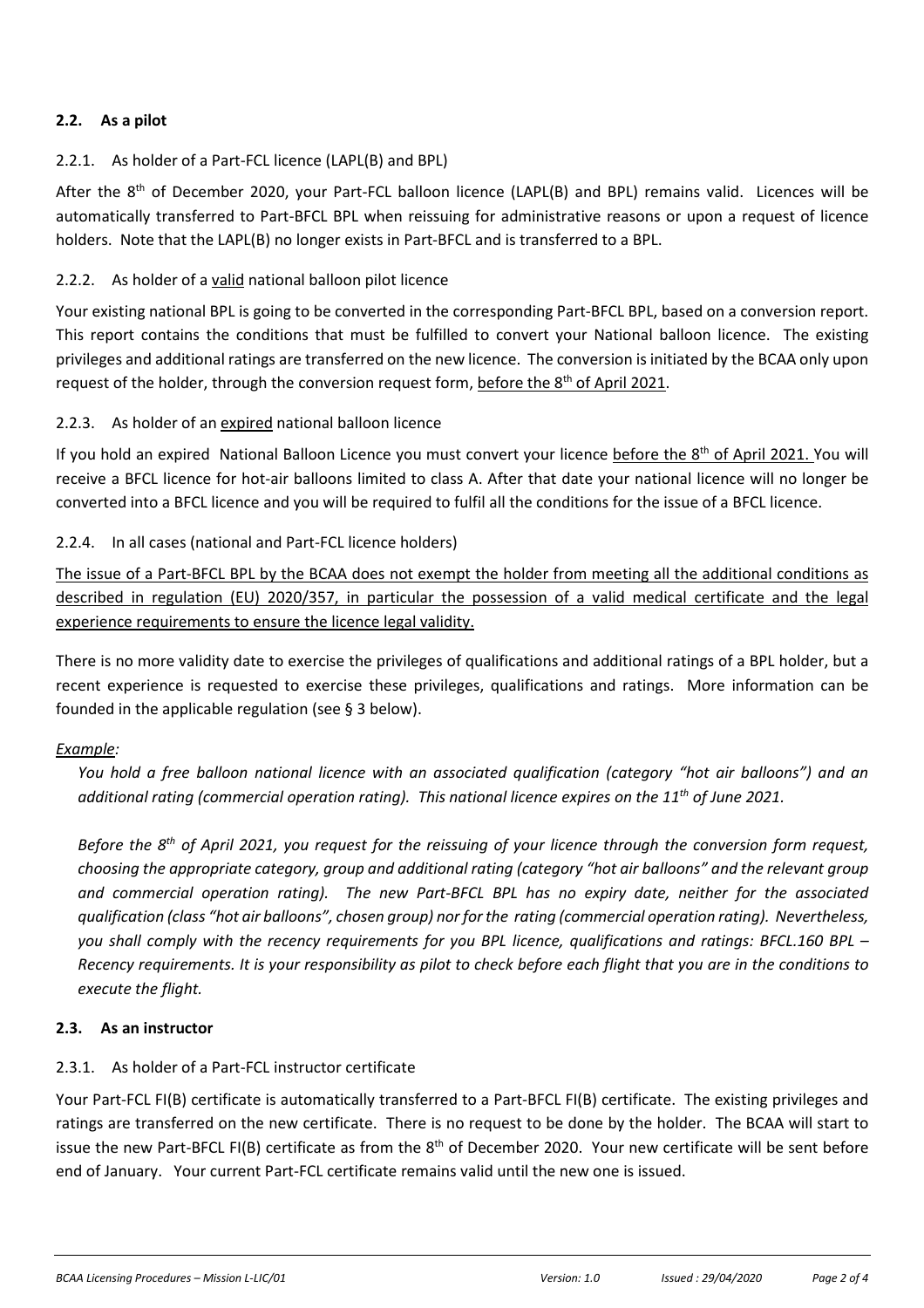## *Example:*

*Your Part-FCL FI(B) expires on the 31st of March 2021. A new Part-BFCL FI(B) certificate will be issued automatically by the BCAA. The new Part-BFCL FI(B) certificate is recognized as valid regarding recent experience requirements until the 31st of March 2021. From the 1st of April 2021, you shall comply with the below-mentioned requirements.* 

2.3.2. As holder of a national instructor certificate

Your existing instructor certificate is automatically converted to Part-BFCL FI(B) certificate. The existing privileges and additional ratings are transferred on the new certificate. The conversion is initiated by the BCAA upon request of the holder, through the conversion request form, before the 8<sup>th</sup> of April 2021.

## *Example:*

*Your national FI(B) certificate expires on the 11th of June 2021. Before the 8th of April 2021, you request for the reissuing of your certificate through the conversion form request The new Part-BFCL FI(B) certificate is recognized as valid regarding recent experience requirements until the 11th of June 2021. From the 12th of April 2021, you shall comply with the below-mentioned requirements.* 

## 2.3.3. In both cases (national and Part-FCL instructor certificate holders)

There is no more validity date for FI(B) certificate, but a recent experience is requested to exercise these privileges. Therefore, the BCAA recognizes to holder recent experience in accordance with the requirements of Part-BFCL for the entire period of validity of his/her current national or Part-FCL certificate. At the end of this period, the holder has to comply with the recent experience requirements stated in BFCL.360 FI(B).

The issue of a Part-BFCL FI(B) certificate does not exempt the holder from meeting all the additional conditions as described in regulation (EU) 2020/357, in particular the possession of a valid medical certificate and the legal experience requirements to ensure the certificate legal validity.

## **2.4. As an examiner**

## 2.4.1. As holder of a Part-FCL examiner certificate

The Part-FCL FE(B) certificate is automatically transferred to Part-BFCL FE(B) certificate. The existing privileges and ratings are transferred on the new certificate. There is no request to be done by the holder. The BCAA initiates the new Part-BFCL FE(B) certificate issuing from the 8<sup>th</sup> of December 2020. Your new certificate will be sent before end of January. Your current Part-FCL certificate remains valid until the new one is issued.

As the validity of the FE(B) in Part-BFCL is extended to 5 years (formerly 3 years in Part-FCL), the validity of your existing Part-FCL FE(B) certificate is extended to the initial expiry date plus 2 years.

## *Example:*

*Your Part-FCL FE(B) expires on the 31st of March 2021. A new Part-BFCL FE(B) certificate will be issued automatically by the BCAA. The new Part-BFCL FE(B) certificate is valid until the 31st of March 2023.* 

## 2.4.2. As holder of a national examiner certificate

The national FE(B) certificate is automatically converted to Part-BFCL FE(B) certificate. The existing privileges and ratings will be transferred on the new certificate. The conversion is initiated by the BCAA upon request of the holder, through the conversion request form, before the 8<sup>th</sup> of April 2021.